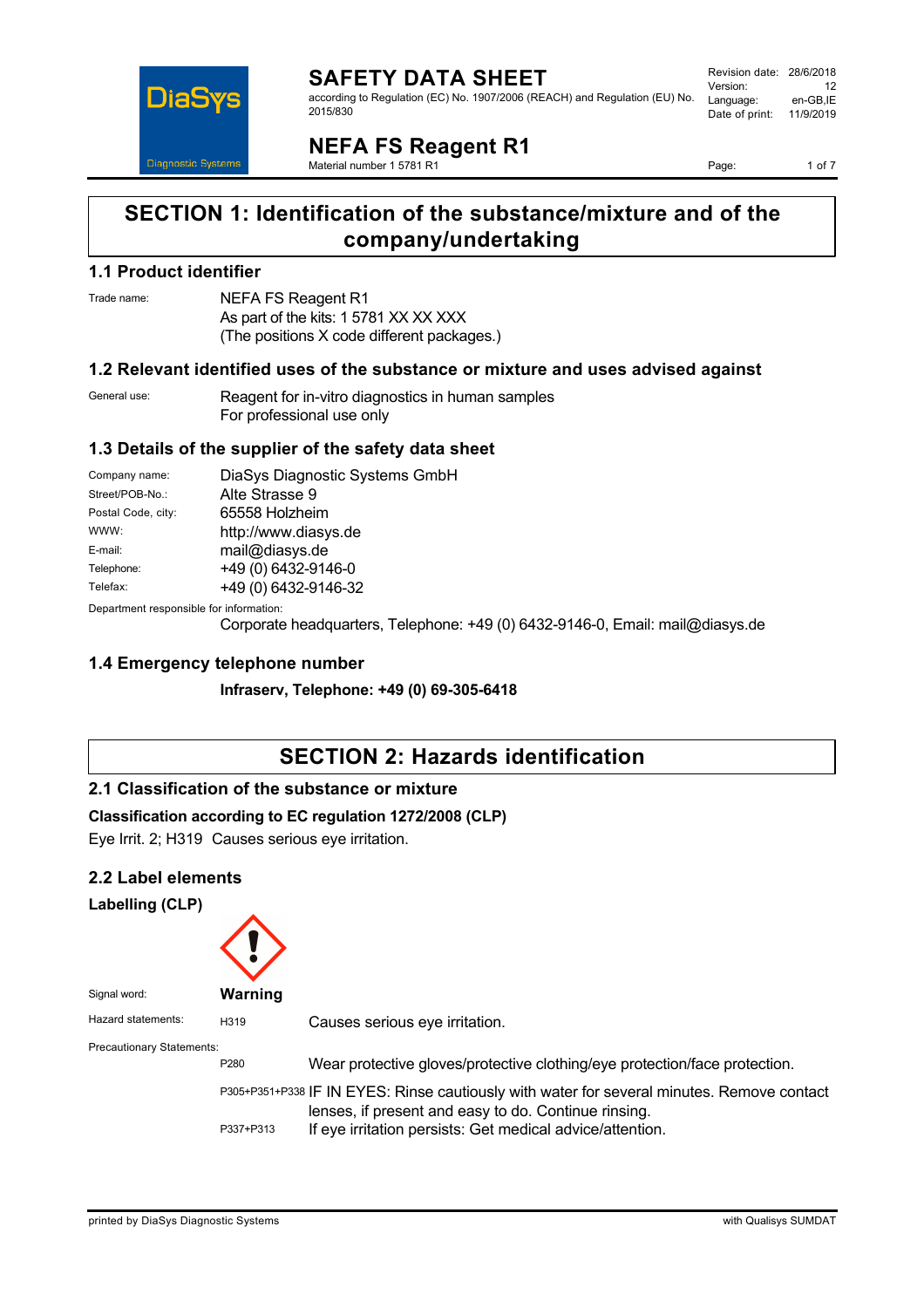

according to Regulation (EC) No. 1907/2006 (REACH) and Regulation (EU) No. 2015/830

| Revision date: 28/6/2018 |           |
|--------------------------|-----------|
| Version:                 | 12        |
| Language:                | en-GB,IE  |
| Date of print:           | 11/9/2019 |
|                          |           |

# **NEFA FS Reagent R1**

Material number 1 5781 R1

No risks worthy of mention. Results of PBT and vPvB assessment: No data available

# **SECTION 3: Composition / information on ingredients**

3.1 Substances: not applicable

### **3.2 Mixtures**

Chemical characterisation:Aqueous solution of inorganic salts and organic compounds.

Hazardous ingredients:

| Ingredient                              | Designation                                          | Content | Classification                                                    |
|-----------------------------------------|------------------------------------------------------|---------|-------------------------------------------------------------------|
| EC No.<br>618-344-0<br>CAS 9002-93-1    | Octylphenoxypolyethoxyethanol $\leq$ 2.5 %<br>(SVHC) |         | Acute Tox. 4; H302. Eye Dam. 1; H318.<br>Aquatic Chronic 2; H411. |
| EC No.<br>  233-465-5<br>CAS 10191-18-1 | 2-[bis(2-Hydroxyethyl)amino]<br>ethanesulphonic acid | $< 2\%$ | Skin Irrit. 2; H315. Eye Irrit. 2; H319.<br>STOT SE 3; H335.      |

Full text of H- and EUH-statements: see section 16.

Additional information: Contains the following substances of very high concern (SVHC) which are subject to authorisation according to Annex XIV of REACH: Octylphenoxypolyethoxyethanol (EQC)

# **SECTION 4: First aid measures**

### **4.1 Description of first aid measures**

| General information:                                            | First aider: Pay attention to self-protection!<br>If medical advice is needed, have product container or label at hand.                                                                                                                    |  |
|-----------------------------------------------------------------|--------------------------------------------------------------------------------------------------------------------------------------------------------------------------------------------------------------------------------------------|--|
| In case of inhalation:                                          | Provide fresh air. Seek medical aid in case of troubles.                                                                                                                                                                                   |  |
| Following skin contact:                                         | Change contaminated clothing. Remove residues with water. Seek medical aid in case of<br>troubles.                                                                                                                                         |  |
| After eye contact:                                              | Immediately flush eyes with plenty of flowing water for 10 to 15 minutes holding eyelids<br>apart. Remove contact lenses, if present and easy to do. Continue rinsing. Subsequently<br>seek the immediate attention of an ophthalmologist. |  |
| After swallowing:                                               | Rinse mouth immediately and drink plenty of water. Never give anything by mouth to an<br>unconscious person. Seek medical attention.                                                                                                       |  |
| 4.2 Most important symptoms and effects, both acute and delayed |                                                                                                                                                                                                                                            |  |
|                                                                 | Causes serious eye irritation.                                                                                                                                                                                                             |  |
|                                                                 |                                                                                                                                                                                                                                            |  |

### **4.3 Indication of any immediate medical attention and special treatment needed**

Treat symptomatically.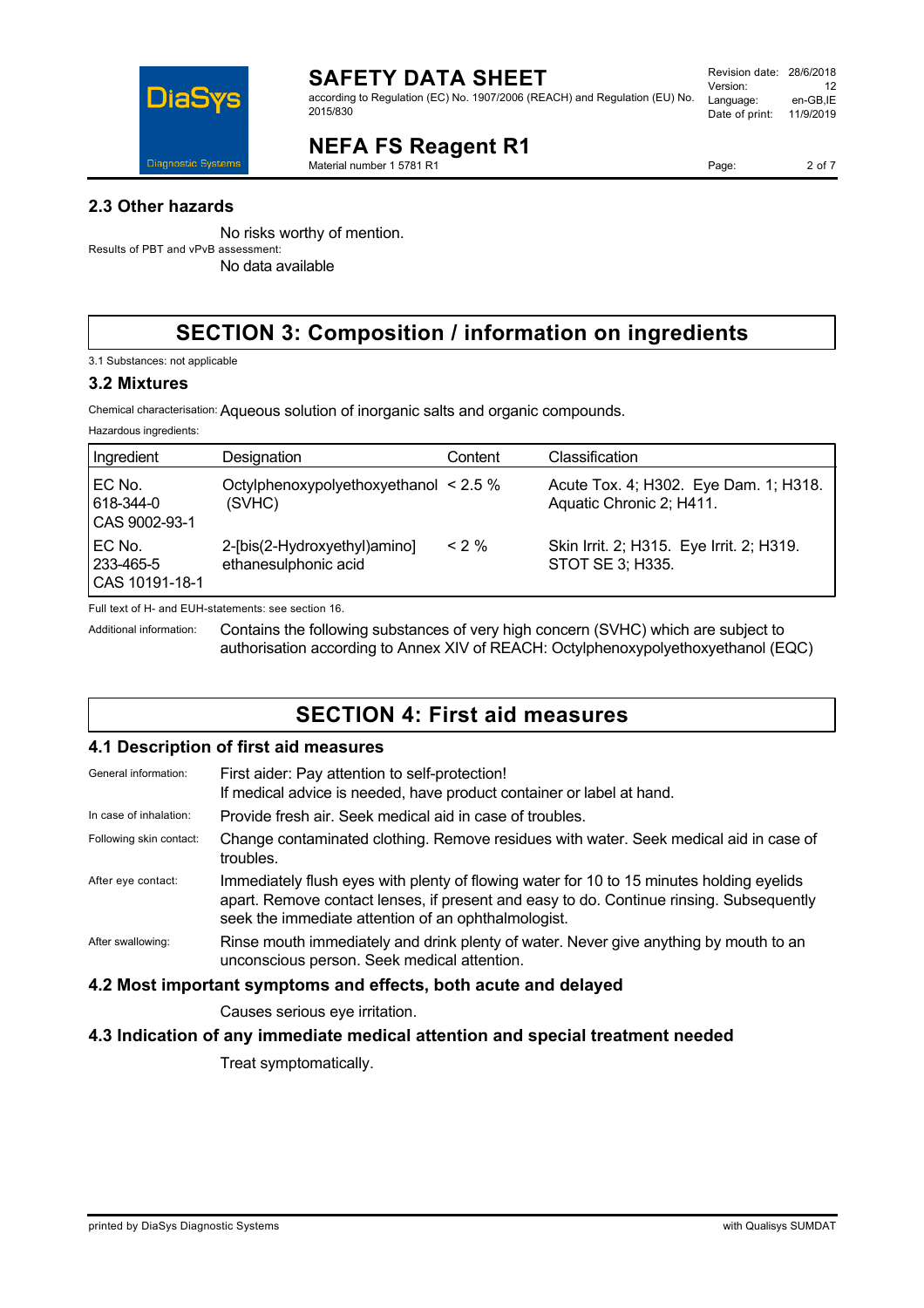

#### **SAFETY DATA SHEET** according to Regulation (EC) No. 1907/2006 (REACH) and Regulation (EU) No. 2015/830

Revision date: 28/6/2018 Version: 12<br>Language: en-GB IE Language: Date of print: 11/9/2019

# **NEFA FS Reagent R1**

Material number 1 5781 R1

Page: 3 of 7

# **SECTION 5: Firefighting measures**

# **5.1 Extinguishing media**

Suitable extinguishing media:

Product is non-combustible. Extinguishing materials should therefore be selected according to surroundings.

### **5.2 Special hazards arising from the substance or mixture**

Fires in the immediate vicinity may cause the development of dangerous vapours. In case of fire may be liberated: Nitrogen oxides (NOx), sulphur oxides, Carbon monoxide and carbon dioxide.

# **5.3 Advice for firefighters**

Special protective equipment for firefighters:

Wear self-contained breathing apparatus.

Additional information: Hazchem-Code: -

Do not allow fire water to penetrate into surface or ground water.

# **SECTION 6: Accidental release measures**

### **6.1 Personal precautions, protective equipment and emergency procedures**

Avoid contact with skin and eyes. Wear appropriate protective equipment. Provide adequate ventilation. Keep unprotected people away.

### **6.2 Environmental precautions**

Do not allow to penetrate into soil, waterbodies or drains.

### **6.3 Methods and material for containment and cleaning up**

Soak up with absorbent materials such as sand, siliceus earth, acid- or universal binder. Store in special closed containers and dispose of according to ordinance. Wash spill area with plenty of water.

### **6.4 Reference to other sections**

Refer additionally to section 8 and 13.

# **SECTION 7: Handling and storage**

### **7.1 Precautions for safe handling**

Advices on safe handling: Avoid contact with skin and eyes. Wear appropriate protective equipment. Keep all containers, equipment and working place clean. Provide adequate ventilation, and local exhaust as needed. Do not eat, drink or smoke when using this product. Wash hands thoroughly after handling. Have eye wash bottle or eye rinse ready at work place.

# **7.2 Conditions for safe storage, including any incompatibilities**

Requirements for storerooms and containers:

Keep containers tightly closed and at a temperature between 2 °C and 8 °C. Do not freeze. Protect from light. Keep sterile.

Hints on joint storage: Keep away from food, drink and animal feedingstuffs.

# **7.3 Specific end use(s)**

No information available.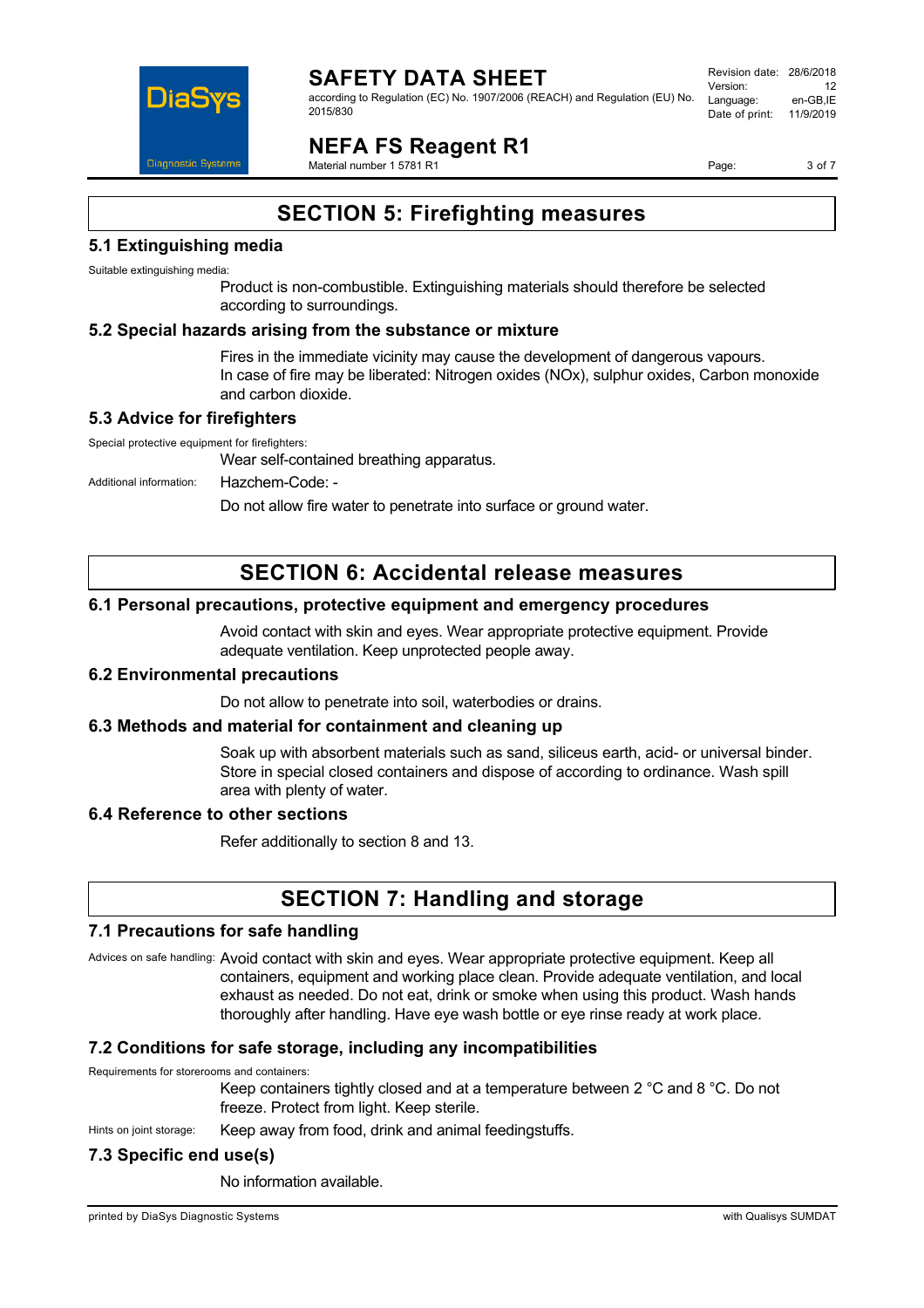

**SAFETY DATA SHEET** according to Regulation (EC) No. 1907/2006 (REACH) and Regulation (EU) No. 2015/830

Revision date: 28/6/2018 Version: 12<br>Language: en-GB.IE Language: Date of print: 11/9/2019

**NEFA FS Reagent R1**

Material number 1 5781 R1

Page: 4 of 7

# **SECTION 8: Exposure controls/personal protection**

### **8.1 Control parameters**

Additional information: Contains no substances with occupational exposure limit values.

### **8.2 Exposure controls**

Provide good ventilation and/or an exhaust system in the work area.

### **Personal protection equipment**

#### **Occupational exposure controls**

| Respiratory protection:                  | Use a breathing protection against vapours/aerosol.<br>Use combination filter type A/P according to EN 14387.                                                                                                             |
|------------------------------------------|---------------------------------------------------------------------------------------------------------------------------------------------------------------------------------------------------------------------------|
| Hand protection:                         | Protective gloves according to EN 374.<br>Glove material: Butyl caoutchouc (butyl rubber) - Breakthrough time: >480 min.<br>Observe glove manufacturer's instructions concerning penetrability and breakthrough time.     |
| Eye protection:                          | Tightly sealed goggles according to EN 166.                                                                                                                                                                               |
| Body protection:                         | Wear suitable protective clothing.                                                                                                                                                                                        |
| General protection and hygiene measures: | Avoid contact with skin and eyes. Change contaminated clothing. Wash hands before<br>breaks and after work. Do not eat, drink or smoke when using this product. Have eye<br>wash bottle or eye rinse ready at work place. |

# **SECTION 9: Physical and chemical properties**

### **9.1 Information on basic physical and chemical properties**

| Appearance:                              | Physical state at 20 °C and 101.3 kPa: liquid<br>Colour: colourless up to weak brown, clear |  |
|------------------------------------------|---------------------------------------------------------------------------------------------|--|
| Odour <sup>-</sup>                       | odourless                                                                                   |  |
| Odour threshold:                         | No data available                                                                           |  |
| pH value:                                | at 25 °C: 7.0                                                                               |  |
| Melting point/freezing point:            | No data available                                                                           |  |
| Initial boiling point and boiling range: | No data available                                                                           |  |
| Flash point/flash point range:           | not combustible                                                                             |  |
| Evaporation rate:                        | No data available                                                                           |  |
| Flammability:                            | No data available                                                                           |  |
| Explosion limits:                        | No data available                                                                           |  |
| Vapour pressure:                         | No data available                                                                           |  |
| Vapour density:                          | No data available                                                                           |  |
| Density:                                 | at 20 °C: 1.0165 g/mL                                                                       |  |
| Water solubility:                        | completely miscible                                                                         |  |
| Partition coefficient: n-octanol/water:  | No data available                                                                           |  |
| Auto-ignition temperature:               | No data available                                                                           |  |
| Decomposition temperature:               | No data available                                                                           |  |
| Viscosity, kinematic:                    | No data available                                                                           |  |
| Explosive properties:                    | No data available                                                                           |  |
| Oxidizing characteristics:               | No data available                                                                           |  |
|                                          |                                                                                             |  |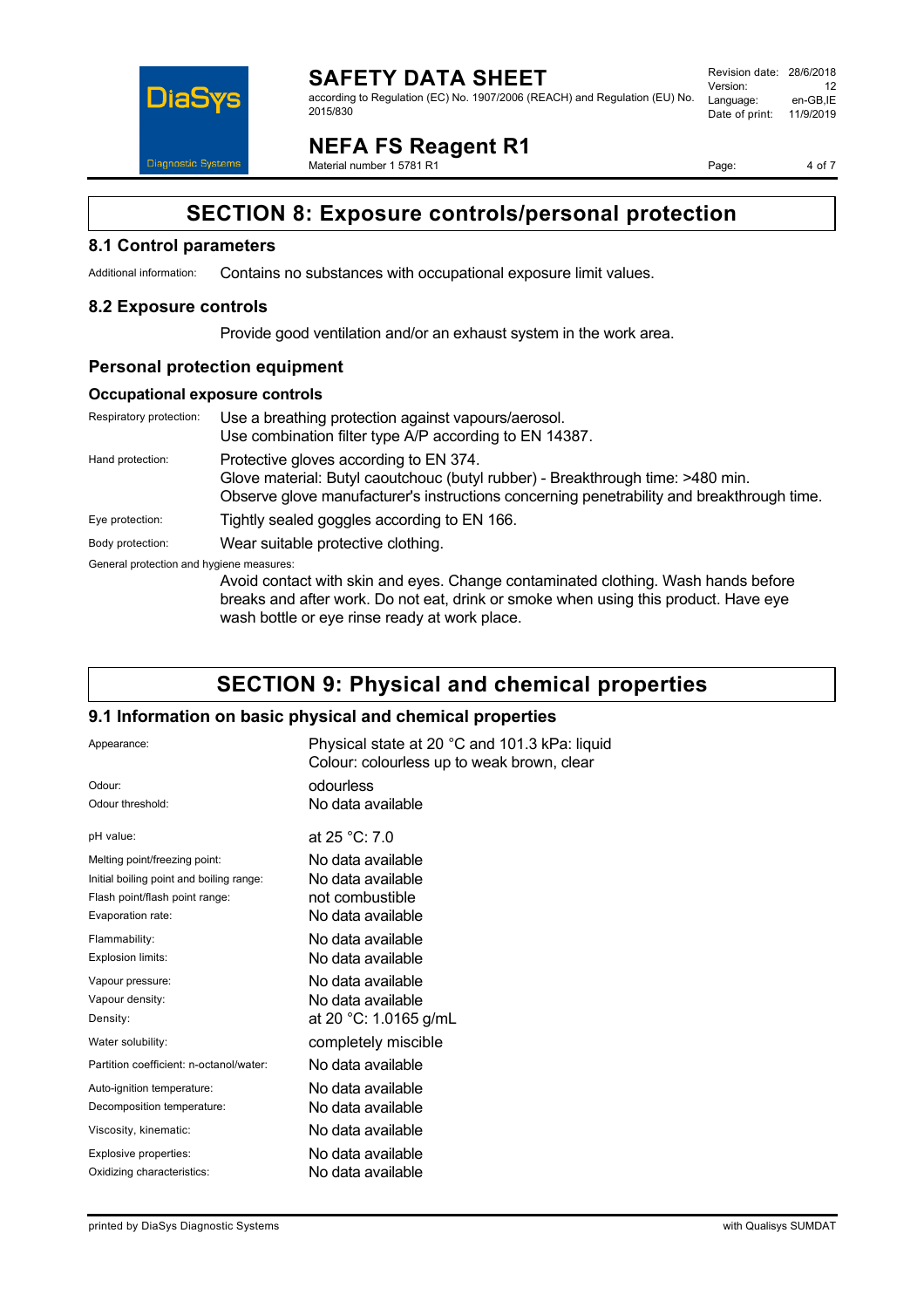

according to Regulation (EC) No. 1907/2006 (REACH) and Regulation (EU) No. 2015/830

| Revision date: 28/6/2018 |           |
|--------------------------|-----------|
| Version:                 | 12        |
| Language:                | en-GB,IE  |
| Date of print:           | 11/9/2019 |
|                          |           |

# **NEFA FS Reagent R1**

Material number 1 5781 R1

Page: 5 of 7

# **9.2 Other information**

Additional information: No data available

# **SECTION 10: Stability and reactivity**

# **10.1 Reactivity**

Refer to 10.3

# **10.2 Chemical stability**

Stable under recommended storage conditions.

# **10.3 Possibility of hazardous reactions**

No hazardous reactions known.

# **10.4 Conditions to avoid**

Protect against heat /sun rays.

# **10.5 Incompatible materials**

No data available

### **10.6 Hazardous decomposition products**

No hazardous decomposition products when regulations for storage and handling are observed. Thermal decomposition: No data available

# **SECTION 11: Toxicological information**

### **11.1 Information on toxicological effects**

Toxicological effects: The statements are derived from the properties of the single components. No toxicological data is available for the product as such.

Acute toxicity (oral): Lack of data.

Acute toxicity (dermal): Lack of data.

Acute toxicity (inhalative): Lack of data.

Skin corrosion/irritation: Lack of data.

Serious eye damage/irritation: Eye Irrit. 2; H319 = Causes serious eye irritation.

Sensitisation to the respiratory tract: Lack of data.

Skin sensitisation: Lack of data.

Germ cell mutagenicity/Genotoxicity: Lack of data.

Carcinogenicity: Lack of data.

Reproductive toxicity: Lack of data.

Effects on or via lactation: Lack of data.

Specific target organ toxicity (single exposure): Lack of data.

Specific target organ toxicity (repeated exposure): Lack of data.

Aspiration hazard: Lack of data.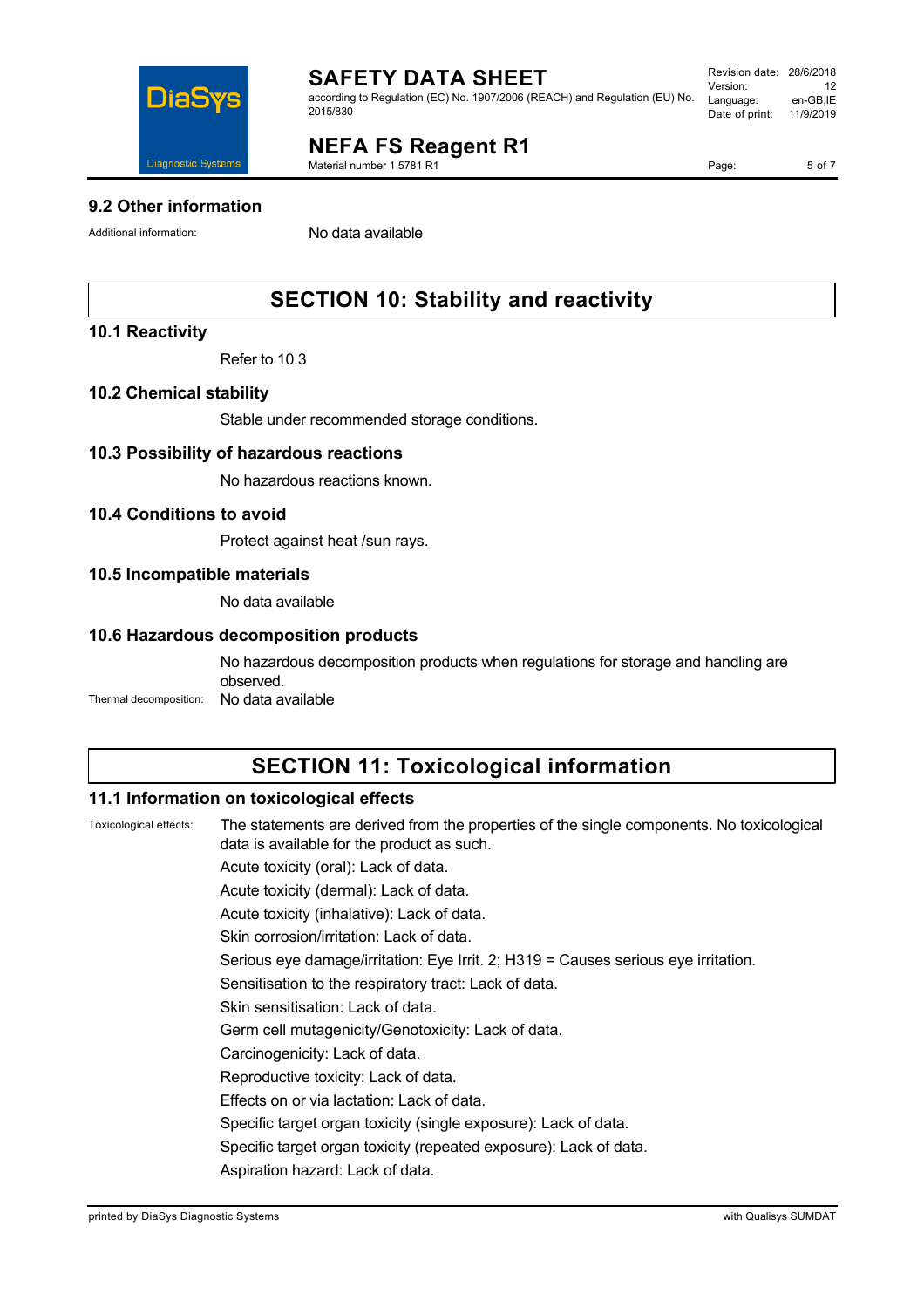

according to Regulation (EC) No. 1907/2006 (REACH) and Regulation (EU) No. 2015/830

#### Revision date: 28/6/2018 Version: 12<br>Language: en-GB IE Language: Date of print: 11/9/2019

**NEFA FS Reagent R1**

Material number 1 5781 R1

Page: 6 of 7

# **SECTION 12: Ecological information**

# **12.1 Toxicity**

Further details: No data available

### **12.2 Persistence and degradability**

Further details: No data available

#### **12.3 Bioaccumulative potential**

Partition coefficient: n-octanol/water:

No data available

### **12.4 Mobility in soil**

No data available

### **12.5 Results of PBT and vPvB assessment**

No data available

#### **12.6 Other adverse effects**

General information: Do not allow to enter into ground-water, surface water or drains.

# **SECTION 13: Disposal considerations**

### **13.1 Waste treatment methods**

#### **Product**

Waste key number: 16 05 06<sup>\*</sup> = Laboratory chemicals, consisting of or containing hazardous substances, including mixtures of laboratory chemicals. \* = Evidence for disposal must be provided. Recommendation: Special waste. Dispose of waste according to applicable legislation.

#### **Contaminated packaging**

Waste key number: 15 01 02 = Plastic packaging Recommendation: Dispose of waste according to applicable legislation. Non-contaminated packages may be recycled.

# **SECTION 14: Transport information**

### **14.1 UN number**

ADR/RID, IMDG, IATA-DGR:

not applicable

### **14.2 UN proper shipping name**

ADR/RID, IMDG, IATA-DGR:

Not restricted

# **14.3 Transport hazard class(es)**

ADR/RID, IMDG, IATA-DGR:

not applicable